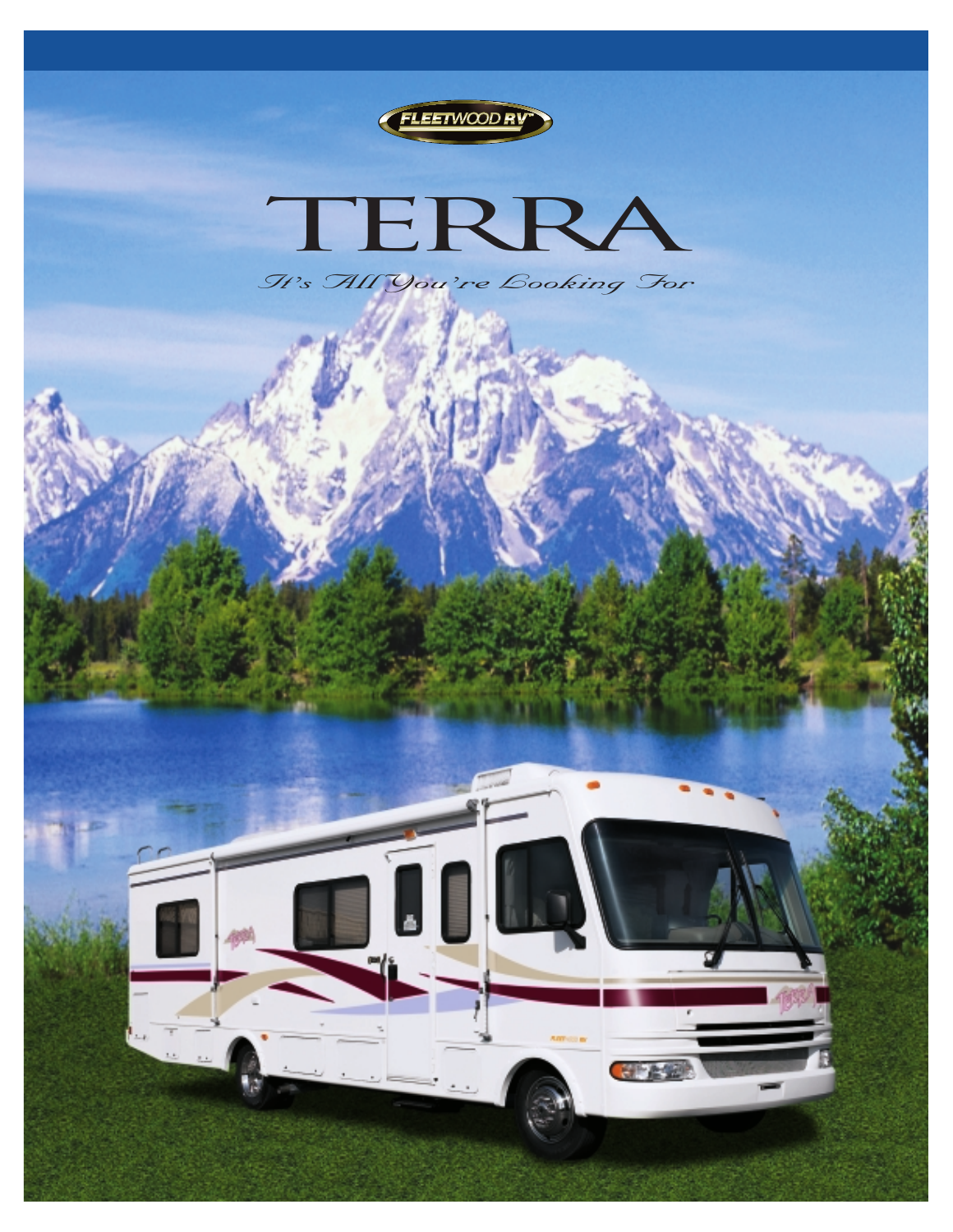

# Terra Floor Plans

# Model **26Y**

- Dinette
- Spacious Wardrobe
- Queen Bed with Under Bed Storage
- Optional Sofa with Tables
- Optional Twin Beds
- Fully-Enclosed Bathroom with Residential-Style Door
- Draw-Tite® Trailer Hitch
- Large, Pass-Through Storage **Compartment**





# Model **31H**

- Sofa Bed and Lounge Chair
- Dinette
- Spacious Wardrobe
- Queen Bed with Under Bed Storage
- Optional Twin Beds
- Residential-Style Bathroom Door
- Private Toilet and Lavy
- Draw-Tite® Trailer Hitch
- Large, Pass-Through Storage **Compartment**



OPT. 835 TWIN BEDS W/NIGHTSTAND

# Model **32S**

- Living Room Slide-Out with Sofa Sleeper and Dinette
- Swivel Chair
- Spacious Wardrobe
- Spacious Pantry
- Queen Bed with Under-Bed Storage
- Optional Twin Beds
- Fully Enclosed Bathroom with Residential-Style Door
- E-Z Store Storage
- Draw-Tite® Trailer Hitch
- Large, Pass-Through Storage **Compartment**

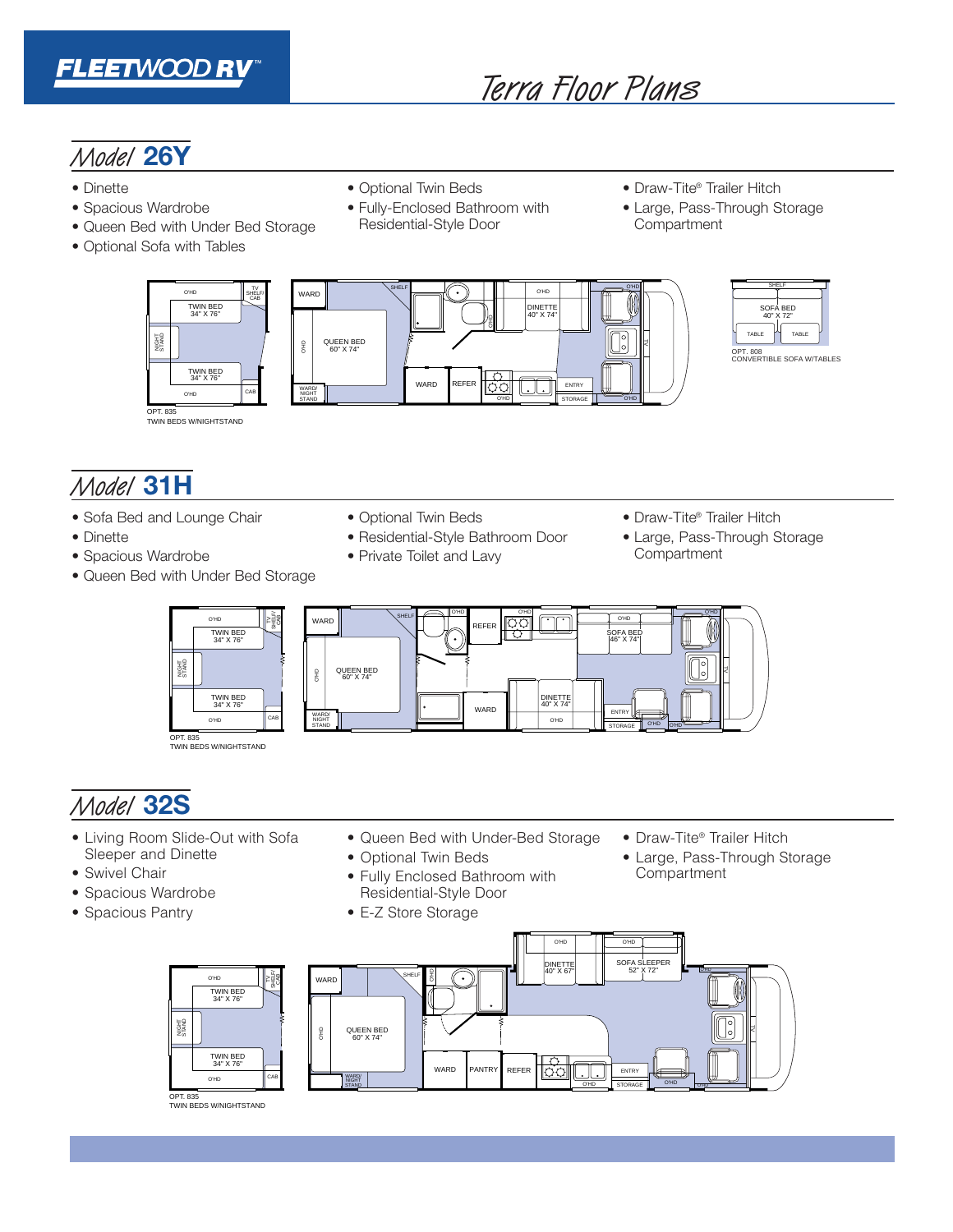# Terra Standard Features

#### *Appliances*

- Systems Monitor Panel
- Marine Toilet
- Single-Lever Galley Faucet
- Video Control Box
- Telephone Jack
- 12V Power Jack

### *Body Structure*

- 2" Vacu-bond® Floor
- Vacu-bond® Walls with High Gloss Tuff Coat™ Smooth Exterior **Fiberalass**
- Radius Roof with Ducted A/C and Flat Ceiling
- Steel Floor/Wall/Ceiling Framing

#### *Electrical*

#### • Patio Receptacle

- 120V/12V AC/DC Converter/Central Electrical Panel with Charger
- Water Pump Switch
- 4.0kW Onan® Generator
- 30 AMP Service
- 12V Deep Cycle House Battery
- VCR Ready
- Rear TV Receptacle

#### *Exterior*

- 
- Two-Piece Fiberglass Front Cap
- One-Piece Swing-Down Engine Access Door
- UV-Resistant ABS Front/Rear Wheel Well Trims
- Deadbolt Latch on Entry Door
- Slider Windows Throughout
- Roof Ladder
- Exterior Entry Assist Handle
- Exterior Rear View Mirrors
- TV Antenna with Booster
- Park Cable Receptacle
- Awning Rail/Drip Molding (Both Sides)
- Power Entry Step
- Amber Porch Light
- 2 "Colorway" Graphics to Match Decor

#### *Exterior Automotive & Electrical*

- Automotive Undercoating
- Stainless Steel Wheel Simulators
- Valve Extenders on Rear Wheels
- Trailer Hitch\* with 7-Point Electrical Hook-up
- Halogen Headlights with
- Polycarbonate Lens
- Rear Wall Mounted Spare Tire
- Dual Battery Charge Control

### *Exterior Storage*

*Workhorse®/Ford® Chassis 26Y 31H 32S 31H 32S* Engine Liters 8.1L 8.1L 8.1L 6.8L 6/8L Wheelbase 158.5 190 208 190 208 GVWR (lbs.) (1) 15,000 15,000 17,000 15,700 18,000 Front GAWR (lbs.) (2) 6,000 6,000 6,000 7,000 7,000 Rear GAWR (lbs.) (2) 11,000 10,000 11,000 11,000 11,000 Base Weight (lbs.) (3) 10,664 12,159 13,505 13,040 14,005 GCWR (lbs.) (4) 18,500 18,500 20,500 20,700 23,000 Hitch Rating Weight (lbs.)\* 3,500 3,500 3,500 5,000 5,000 Tongue Weight (lbs.)\* 350 350 350 500 500 Fuel Capacity (gal.) 60 75 75 75 75 *Dimensions and Capacities 26Y 31H 32S* Overall Length (5) 26' 10" 31' 3" 32' 9" Overall Height (with A/C) 11' 4" 11' 4" 11' 4" 11' 4" Overall Width (maximum) (6) 102" 102" 102" Interior Height (maximum) 79" 79" 79" 79" Interior Width (maximum) 86" 96" 96" 96" Fresh Water Holding Tank (gal.) 60 60 60 Grey Water Holding Tank (gal.) 37 48 45 Black Water Holding Tank (gal.) 30 38 38 Appliance LPG Tank (gal.) (WC) (7) 14 25 14 Water Heater Tank (gal.) 6 6 6 6 6 *Sleeping Accommodations 26Y 31H 32S* Sofa Bed N/A 46" x 74" 52" x 72" Dinette 40" x 74" 40" x 74" 40" x 67"

- Insulated Luggage Doors
- Large Lighted Pass-Through Exterior Storage Compartment
- 

— Workhorse® — — Ford® —

### *Interior*

- 2 Interior Decors
- Skylight in Tub/Shower
- Carpet Pad
- Vinyl Floor Covering in Lavy/Galley
- Wood Drawers
- Roller Guide Drawer Slides with
- Transit Ship Locks • Brass Finished Cabinet Hardware
- Innerspring Mattress
- Molded ABS Tub/Shower • Raised Panel, Alder Wood Cabinet
- Doors
- Sink Cutting Board
- Large White Double Sink at Galley
- 20" Panasonic® TV in Front Dash
- Model 26Y Furnace BTU-25M
- Model 31H Furnace BTU-35M
- Model 32S Furnace BTU-35M • 6-Gallon Quick-Recovery Water
- Heater with D.S.I.
- 3-Burner Range
- Single Front Roof A/C
- Microwave with Built-in Range Hood & Light
- 6-cu. ft. Dometic® Refrigerator
- On-Demand Water Pump with Filter
- Power Bath Vent

#### *Interior Automotive*

• Intermittent Wiper Control System

## Terra Specifications Terra Options

| 26Y | 31H                                                     | 32S                                                                                                                                                                                                                                                                                                                                                                                                      |
|-----|---------------------------------------------------------|----------------------------------------------------------------------------------------------------------------------------------------------------------------------------------------------------------------------------------------------------------------------------------------------------------------------------------------------------------------------------------------------------------|
| OPT | OPT                                                     | OPT                                                                                                                                                                                                                                                                                                                                                                                                      |
| OPT | OPT                                                     | <b>OPT</b>                                                                                                                                                                                                                                                                                                                                                                                               |
| OPT | OPT                                                     | OPT                                                                                                                                                                                                                                                                                                                                                                                                      |
| OPT | OPT                                                     | OPT                                                                                                                                                                                                                                                                                                                                                                                                      |
| OPT | OPT                                                     | OPT                                                                                                                                                                                                                                                                                                                                                                                                      |
| N/A | OPT                                                     | OPT                                                                                                                                                                                                                                                                                                                                                                                                      |
| OPT | OPT                                                     | OPT                                                                                                                                                                                                                                                                                                                                                                                                      |
| OPT | OPT                                                     | OPT                                                                                                                                                                                                                                                                                                                                                                                                      |
| OPT | OPT                                                     | OPT                                                                                                                                                                                                                                                                                                                                                                                                      |
| OPT | OPT                                                     | OPT                                                                                                                                                                                                                                                                                                                                                                                                      |
| OPT | OPT                                                     | OPT                                                                                                                                                                                                                                                                                                                                                                                                      |
| OPT | OPT                                                     | OPT                                                                                                                                                                                                                                                                                                                                                                                                      |
| OPT | OPT                                                     | OPT                                                                                                                                                                                                                                                                                                                                                                                                      |
|     |                                                         | home manufacturer as the maximum allowable loaded weight of this motor home                                                                                                                                                                                                                                                                                                                              |
|     | unloaded vehicle weight plus the net carrying capacity. | 1. GVWR (Gross Vehicle Weight Rating): Means the maximum permissible loaded<br>weight of the motor home. The GVWR is equal to or greater than the sum of the<br>2. GAWR (Gross Axle Weight Rating): Means the maximum permissible loaded<br>3. Base Weight: Means the estimated weight of the motor home without fuel,<br>4. GCWR (Gross Combined Weight Rating): Means the value specified by the motor |

\* The chassis manufacturer recommends the installation of a supplemental brake control system to activate the brakes on the vehicle or trailer you are towing.

| Queen Bed                | $60'' \times 74''$ $60'' \times 74''$ $60'' \times 74''$ |                                   | control system to activate the brakes on the vehicle or trailer you are towing. |
|--------------------------|----------------------------------------------------------|-----------------------------------|---------------------------------------------------------------------------------|
| Liquid Weight Reference  | Water (gal.) = $(8.3 \text{ lbs.}/3.8 \text{ kgs.})$     | Fuel (gal.) = (6.1 lbs./2.8 kgs.) | LPG (gal.) = $(4.2 \text{ lbs.}/1.9 \text{ kgs.})$                              |
| <b>Metric Conversion</b> | Multiply pounds x 0.453 to obtain kilograms              |                                   | Multiply gallons x 3.785 to obtain liters                                       |

• Engine Cover Convenience Tray • Cruise Control • AM/FM Radio with CD and Electronic Tuning

• Double Swivel Sun Visors with Map

**FLEETWOOD RV** 

• Tilt Steering Wheel

Pockets

- Auxiliary Start Circuit
- Battery Disconnect System
- Denso® A/C Heater Combo
- Radio Switch—Main/Auxiliary
- Driver/Passenger Captain's Chairs with Reclining Back and Side **Controls**
- 3-Point Seat Belts at Driver and Passengers' Seats

#### *Interior Lighting*

- Incandescent Lighting
- Make-up Lights in Bath
- *Platform Construction*
- Raised Floor Configuration

• Seat Belts at Designated Seating

• Roto Cast Luggage Compartments

#### *Safety Equipment*

- Smoke Detector/Alarm
- LPG Detector/Alarm
- CO Detector/Alarm
- Fire Extinguisher

Positions